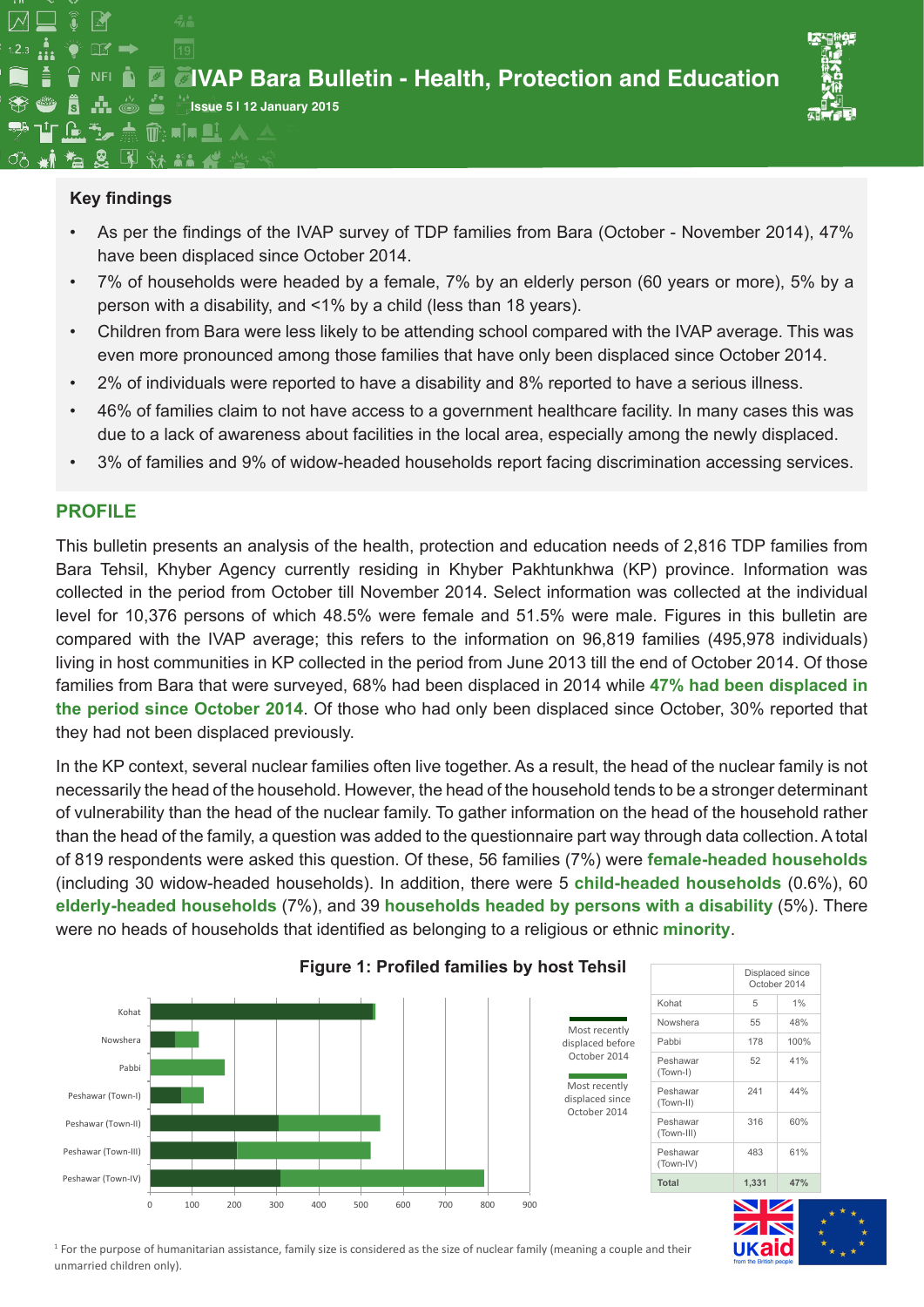

**Disability:** A total of 227 individuals (2%) were reported to have a disability. Of those identified:

- 59 individuals (0.6%) had difficulty **seeing even if wearing glasses**. Of these, 27 individuals or 46% experienced a lot of difficulty and 2 individuals (3%) could not see at all. Of those identified as having this disability: 13 individuals or 22% were children (less than 18 years) of which 10 were over 5 years of age, and 26 individuals or 44% were elderly (60 years or more); 58% were male and 42% were female.
- 46 individuals (0.4%) had difficulty **hearing even if using a hearing aid**. Of these, 18 individuals or 39% experienced a lot of difficulty and 7 individuals (15%) could not hear at all. Of those identified as having this disability: 16 individuals or 35% were children (less than 18 years) of which 6 were over 5 years of age, and 13 individuals or 28% were elderly (60 years or more); 63% were male and 37% were female.
- 106 individuals (1.0%) had difficulty **walking or climbing steps.** Of these, 52 individuals or 49% experienced a lot of difficulty and 13 individuals (12%) could not walk or climb steps at all. Of those identified as having this disability: 35 individuals or 33% were children (less than 18 years) of which 24 individuals were over 5 years of age, and 26 individuals or 25% were elderly (60 years or more); 64% were male and 36% were female.
- 57 individuals (0.5%) had difficulty **remembering or concentrating**. Of these, 26 individuals or 46% experienced a lot of difficulty and 5 individuals (9%) could remember or concentrate at all. Of those identified as having this disability: 15 individuals or 26% were children (less than 18 years) of which 9 individuals were over 5 years of age, and 9 individuals or 16% were elderly (60 years or more); 74% were male and 26% were female.
- 45 individuals (0.4%) had difficulty with **self-care or washing all over.** Of these, 24 individuals or 53% experienced a lot of difficulty and 7 individuals (16%) could do them at all. Of those identified as having this disability: 16 individuals or 36% were children (less than 18 years) of which 11 were over 5 years of age, and 12 individuals or 27% were elderly (60 years or more); 58% were male and 42% were female.
- 42 individuals (0.4%) had difficulty **using his/her customary language such as understanding or being understood**. Of these, 18 individuals (43%) experienced a lot of difficulty and 9 individuals or 21% could not use his/her customary language at all. Of those identified as having this disability: 24 individuals or 57% were children (less than 18 years) of which 16 individuals were over 5 years of age, and 3 individuals or 7% were elderly (60 years or more); 83% were male and 17% were female.

The much higher rate of males identified as having a disability (1.5%) compared with females (2.8%) could indicate under-reporting or a lack of understanding/diagnosis of disability among females. This discrepancy was particularly pronounced for less severe disabilities. In cases where the disability was so debilitating that the individual could not perform the specified activity the ratio was virtually equal. The difference between males and females was most among those aged less than 5 years of age and those aged between 18 and 59 years.



#### **Figure 2: Individuals with types of disabilities as reported by respondents**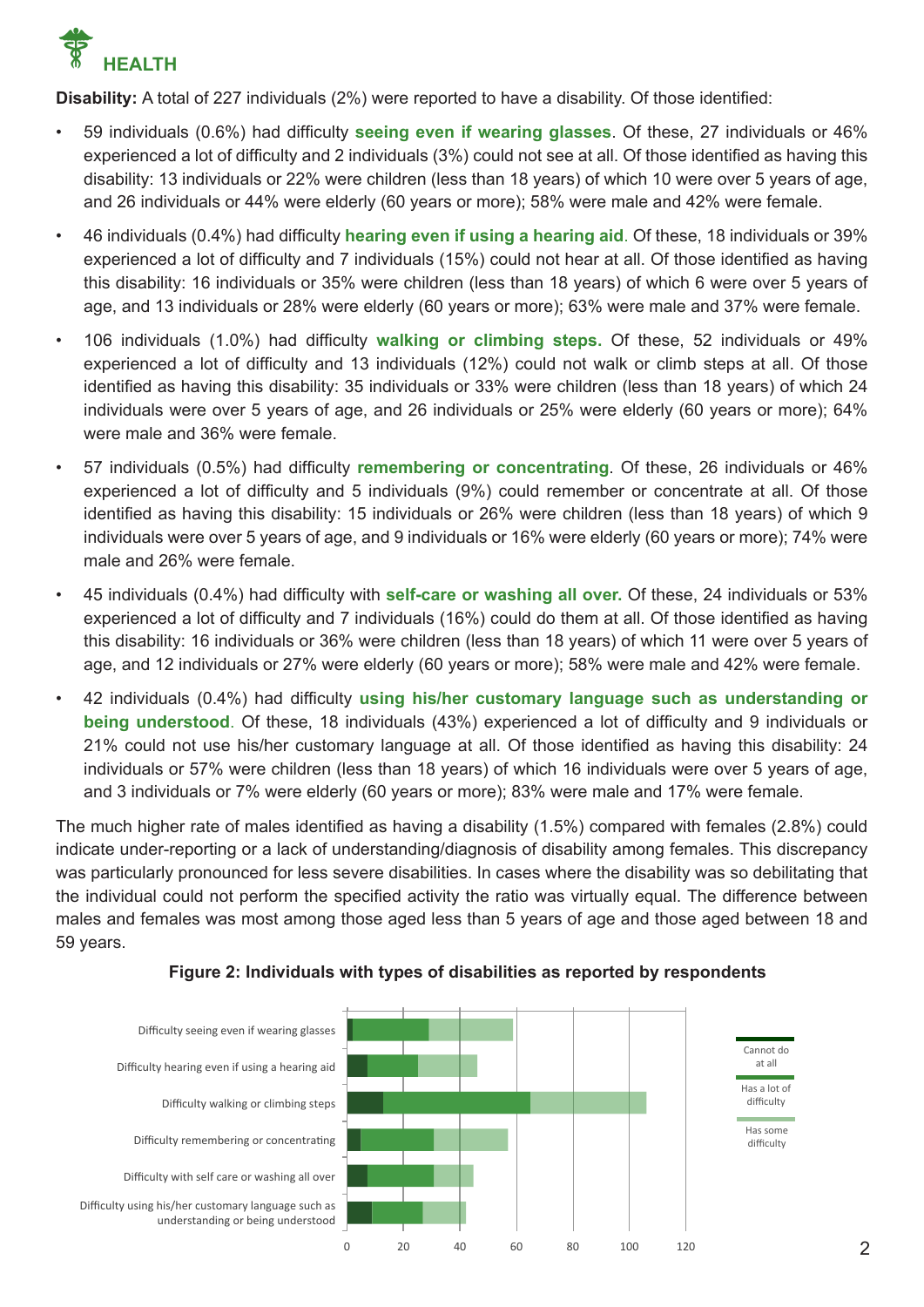## **Serious Illness**

A total of 796 individuals (8%) were reported to have a serious illness. Of the individuals reported to be seriously ill: 235 or 30% were children (less than 18 years) of which 152 were over 5 years of age, and 91 or 11% were elderly (60 years or more); 48% were male and 52% were female.

- 7 individuals or <0.07% were reported to have **acute diarrhoea** (2 female; 5 male). In 2 cases the individual was also reported to have a fever indicating a high likelihood of bacterial infection.
- 14 individuals or <0.1% were reported to have a **sore throat that was not relieved with medicine** (8 female; 6 male). In 2 cases, the individuals identified had experienced these symptoms for over 9 weeks indicating a more serious issue such as a chronic throat infection.
- 30 individuals or <0.3% were reported to have a **skin infection** (16 female; 14 male). Of these, 23 individuals (77%) were reported to also experience itching indicating the likely presence of scabies. Meanwhile, in 18 cases (60%) the individual was reported to have large lesions. Of those identified as having skin infections: 22 individuals 73% were children (less than 18 years) of which 14 individuals were over 5 years of age, and none were elderly (60 years or more).
- 16 individuals or <0.2% were reported to have **malaria** (9 female; 7 male). Of those identified as having malaria: 7 individuals or 44% were children (less than 18 years) of which 4 individuals were over 5 years of age, and none were elderly (60 years or more).
- 48 individuals or <0.5% were reported to have **diabetes** (37 female; 11 male). Of those identified as having diabetes: none were children (less than 18 years), and 17 individuals or 35% were elderly (60 years or more).
- 47 individuals or <0.5% were reported to have **hepatitis B or C** (30 female; 17 male). Of those identified as having Hepatitis B or C: 3 individuals or 6% were children (less than 18 years) of which 4 individuals were over 5 years of age, and 2 individuals or 4% were elderly (60 years or more).
- 15 individuals or <0.1% were reported to have **tuberculosis** (7 female; 8 male). Of those identified as having tuberculosis: 10 individuals or 68% were children (less than 18 years) of which 7 individuals were over 5 years of age, and 2 individuals or 13% were elderly (60 years or more).
- There were no reported cases of the **measles**.



### **Figure 3: Individuals with types of illness as reported by respondents**

# **ACCINATIONS**

The vast majority of children under the age of 2 years old (82%) were reported to have received routine vaccinations. There was no significant difference between males and females in rates of vaccination.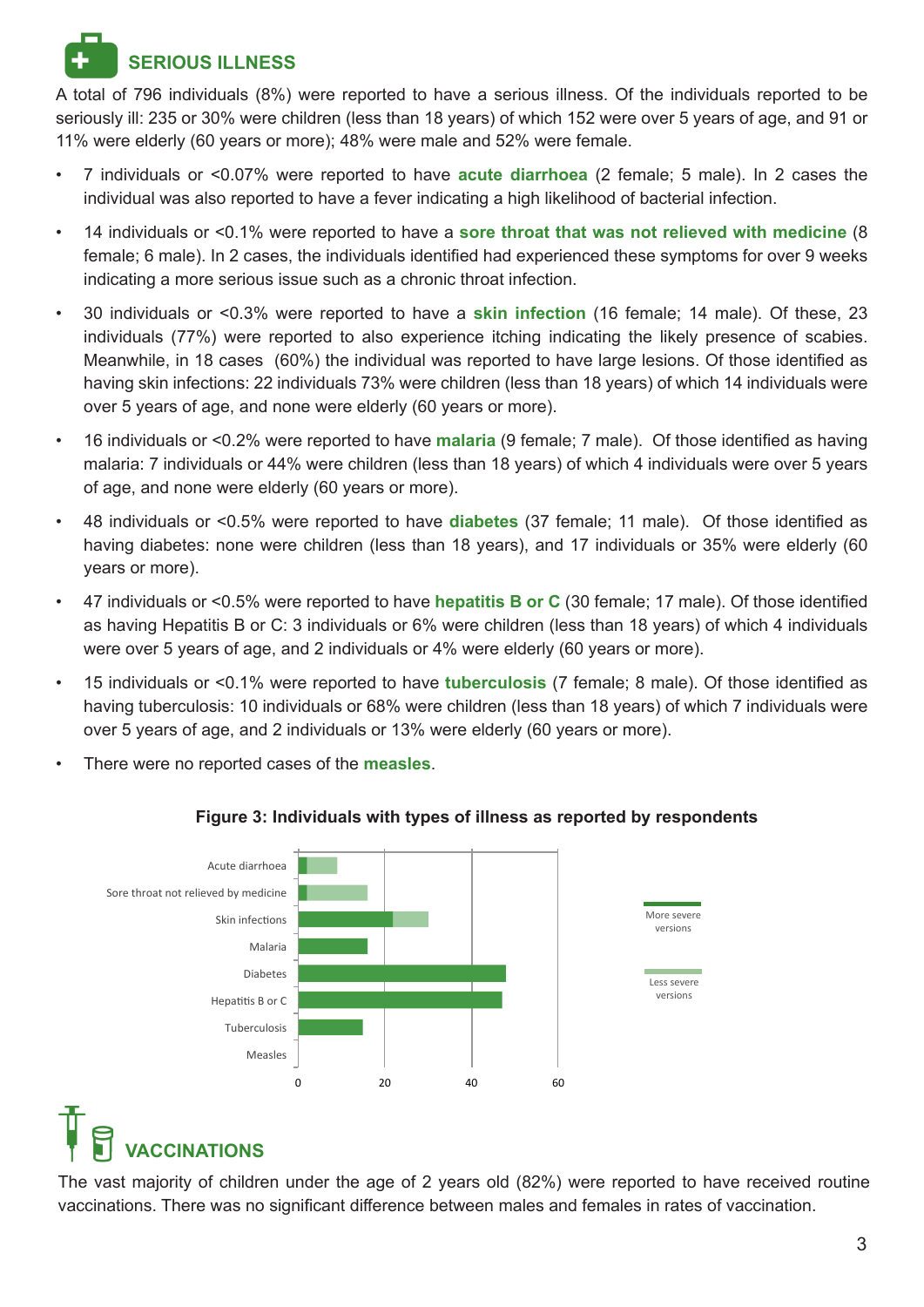# **access to healthcare**

With regard to access to healthcare, 46% of respondents claimed that their family did **not currently have access to a government health facility.** This was highest in Peshawar Town IV (64%), Pabbi (62%) and Peshawar Town I (61%), and lowest in Peshawar Town III (32%). Of those families that had visited a health facility, 23% noted that some required medicines were not available (lower than the IVAP average of 48%), 2% experienced issues due to the unavailability of appropriate staff (lower than the IVAP average of 13%), and 2% were charged for services. The most commonly cited services that were not available were outpatient department (OPD) services followed by maternal, neonatal and child health (MNCH) services. In general, fewer issues were reported with health services compared with the situation across KP as a whole.



**Figure 4: Access to a government healthcare facility**

Of those respondents that claimed that their family did not have access to a government health facility, 45% noted that this was because they were not aware of the location of the facility, others indicated that it was due to the long distance to the facility (30%) or because it was too expensive (7%). The proportion of respondents noting that they did not know the location of the nearest government health facility was highest in Peshawar Town 1 (46%) followed by Nowshera (31%) and Pabbi (28%). This was higher among those who have only been displaced since October 2014 (27%) compared with those that have been displaced for longer (20%).

There were **pregnant** women in 7% of the families surveyed and **lactating** women in 30% of families. Of those families with at least one pregnant woman, 32% reported that they did not have access to healthcare providers to assist with birth; this was significantly higher in Pabbi at 64% of families.

## **Protection**

In total, 6% of respondents reported a significant **change in the behaviour of children** in their family. In most cases this involved unusual crying or screaming. There were also reports of increased violence, aggression and anti-social behaviour. Less than 5% of these families had received psycho-social support. Meanwhile, 28 children (<1%) were reported to be **working in harmful environments** such as carpet weaving, operating machinery or working in a brick factory. In 2 cases, children were said to be in conflict with the law and there was 1 reported case of a child being in **prison**.

A total of 3% of respondents reported that members of their family had faced **discrimination accessing services**. Widow-headed households were significantly more likely to report such discrimination (9%). In terms of what type of services they were facing discrimination accessing, 43% reported discrimination accessing health services, 37% faced discrimination accessing the job market and in the remaining 20% had problems accessing education services.

There were reported to be 5 **separated or unaccompanied children**, and 69 children who had lost one or both parents. Family members were **missing** from 16 families.